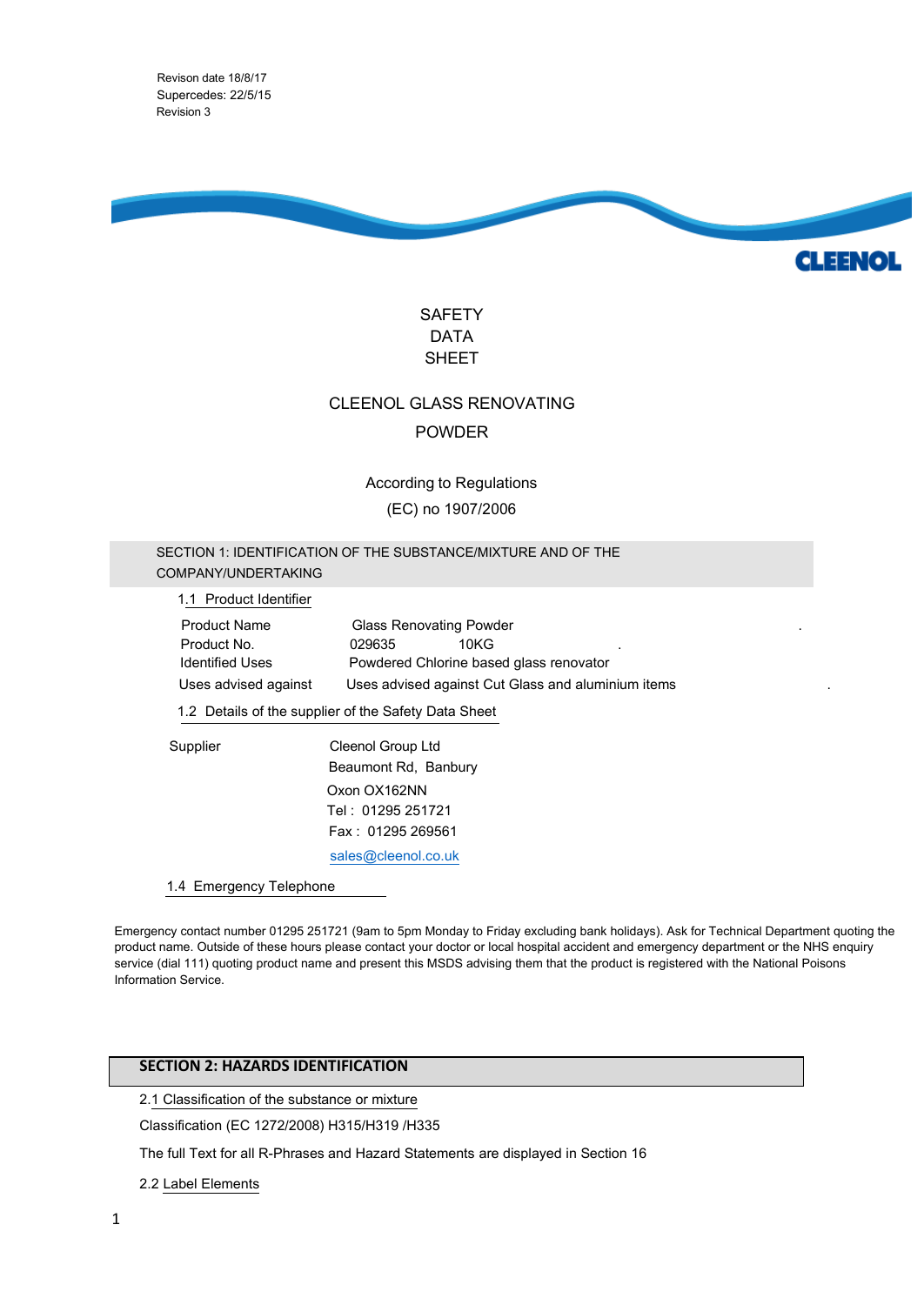

# Precautionary Statements

| P <sub>280</sub>  | Wear protective gloves/protective clothing/eyeprotection/face/protection                                                       |
|-------------------|--------------------------------------------------------------------------------------------------------------------------------|
|                   | P305 / P351 / P338 If in eyes rinse cautiously with water for several minutes                                                  |
|                   | Remove contact lenses, if present and easy to do. Continue rinsing<br>If eye irritation persists, get medical advice/attention |
| P <sub>264</sub>  | Wash skin thoroughly after handling                                                                                            |
| P312              | Call a POISON CENTER or docter/physician if you feel unwell                                                                    |
| P <sub>102</sub>  | Keep out of reach of children.                                                                                                 |
|                   | P301 / P330 / P331 If swallowed rinse mouth do not induce vomiting                                                             |
| P <sub>2</sub> 32 | Protect from moisture                                                                                                          |

2.3 Other Hazards

None known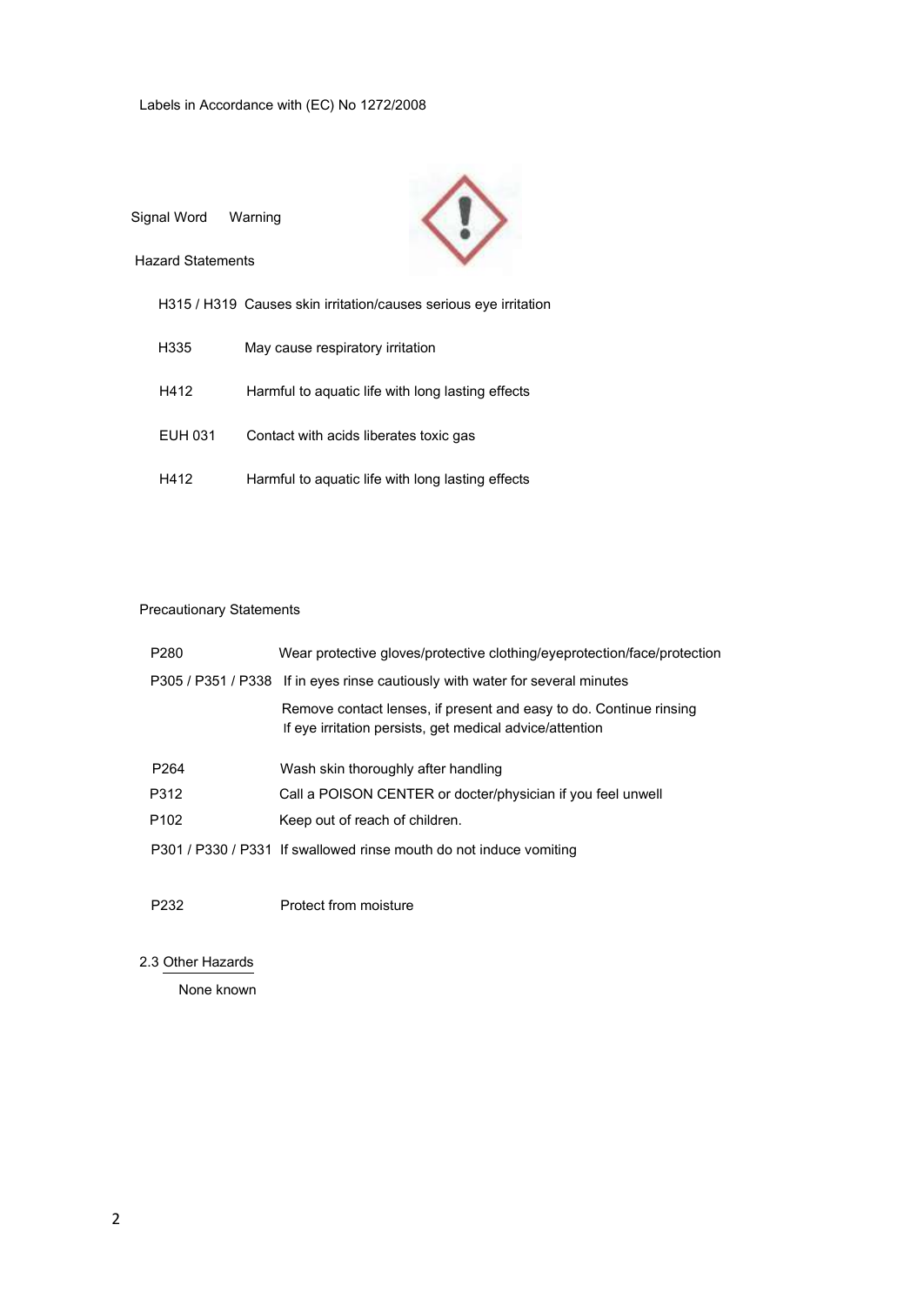### SECTION 3: COMPOSITION/INFORMATION ON INGREDIENTS

### 3.1 Mixtures

| Cas No      | <b>Materials</b>                       | Hazard         | Range        |
|-------------|----------------------------------------|----------------|--------------|
| 56802-99--4 | <b>Chlorinated Trisodium Phosphate</b> | H315/H335/H319 | 60-100%      |
| 497-19-8    | Sodium Carbonate                       | H319           | 25-30%       |
| 51580-86-0  | Sodium Dichloroisocyanurate            | H315/H319      |              |
|             | Dihydrate                              | H335           | $3.0 - 5.0%$ |

### SECTION 4: FIRST AID MEASURES

# 4.1 Description of the first aid measures

Inhalation- Remove exposed person from source of exposure to fresh air at once. Seek medical advice if effects persist Dust may irritate throat and respiratory system and cause coughing.

Ingestion- Remove Product from mouth, give the casualty a small quantity of water to drink and seek medical advice. Do not induce vomiting

Skin contact -Skin irritation. Prolonged skin contact may cause redness and irritation

Eye Contact- Rinse immediately with plenty of water, holding eyelids open Continue to rinse for at least 15 minutes. Get medical advice if effects persist.

SECTION 5: FIREFIGHTING MEASURES

Substance does not itself represent a fire hazard. In the event of a fire from other causes the product is compatible with:

Water, Carbon Dioxide (CO2) extinguisher, foam extinguisher, Dry Powder Extinguisher.

May evolve toxic fumes if involved in a fire. Fire fighters should wear self contained breathing apparatus and suitable protective clothing including gloves and eye/face protection.

SECTION 6: ACCIDENTAL RELEASE MEASURES

Personal Precautions: Prevent eye and skin contact. Wear suitable gloves and eye protection. Disposal Consideration: sweep up and dispose of safely as solid waste. Hose down area with plenty of water. Do not allow to enter drains/sewers/ water courses. Dispose of in accordance with local authority regulations

SECTION 7: HANDLING AND STORAGE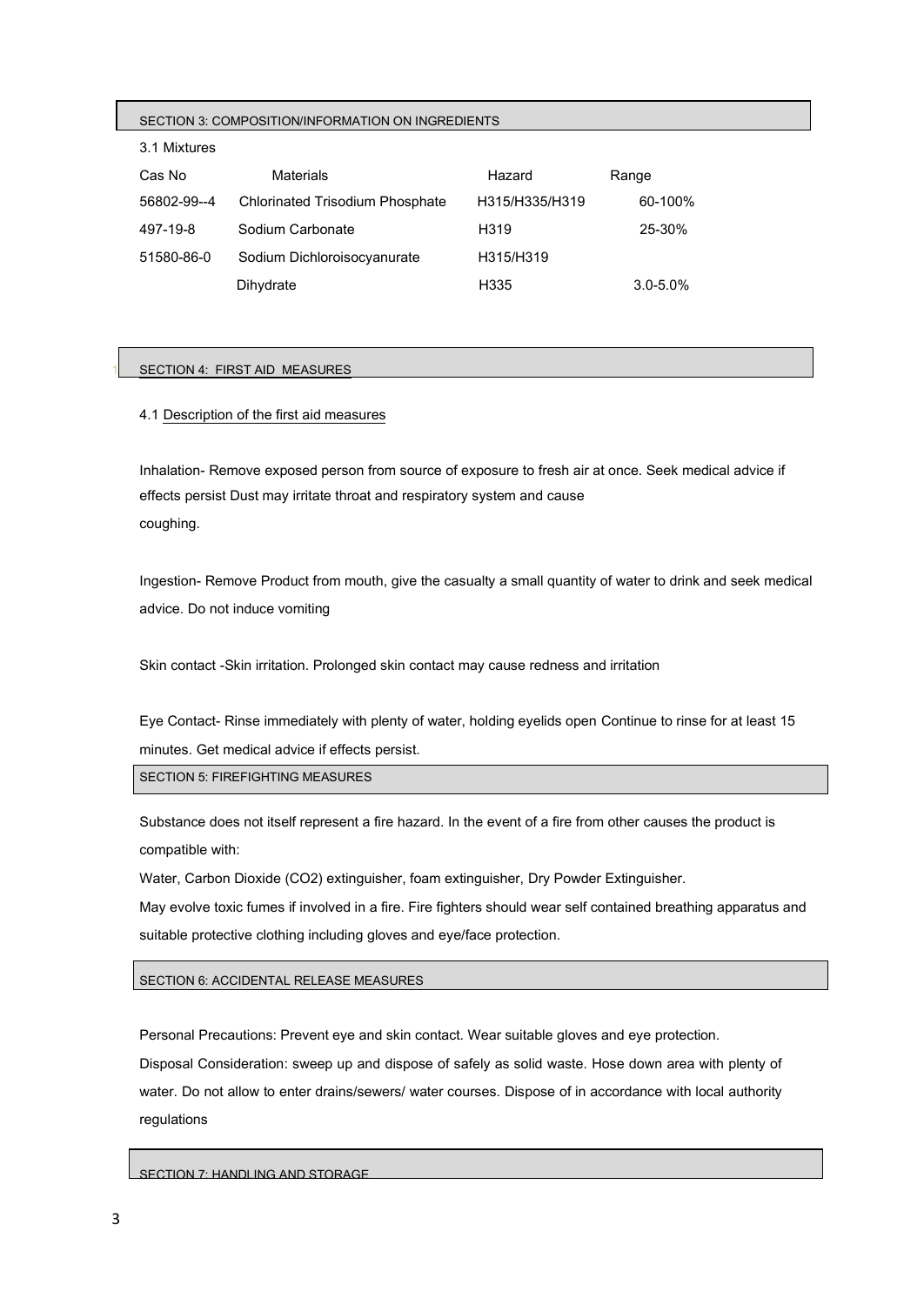Handling: Avoid contacts with eyes and skin. Prevent the formation of dust

Storage: Store in original container. Avoid extremes of temperature. Do not mix with any other chemicals

# SECTION 8: EXPOSURE CONTROLS/PERSONAL PROTECTION

| Hands: | Use rubber or chemical resistant gloves. BS EN 374                                                           |
|--------|--------------------------------------------------------------------------------------------------------------|
| Eves:  | Personal protection is not normally required unless a risk assessment indicates the need for it              |
| Skin:  | Personal protection is not normally required unless a risk assessment indicates the need for it              |
|        | Respiration: Personal protection is not normally required unless a risk assessment indicates the need for it |

# Appearance: granular powder Colour White

water

SECTION 9: PHYSICAL AND CHEMICAL PROPERTIES

| Odour<br>Solubility   | Chlorine<br>Soluble in |
|-----------------------|------------------------|
| Initial boiling point | N/A                    |
| Melting point         | N/A                    |
| Relative density      | $0.6 - 0.7$            |
| pH-Value 1% solution  | $10 - 11%$             |
| Flash point           | N/A                    |

# SECTION 10: STABILITY AND REACTIVITY

Keep away from acids. Exothermic reaction with acid. Contact with acids liberates chlorine. Hazardous decomposition product may include chlorine. Provided the product is stored in accordance with the approved guidelines there are no known hazardous decomposition products.

# SECTION 11: TOXICOLOGICAL INFORMATION

Ingestion: Irritant

Skin contact: Irritant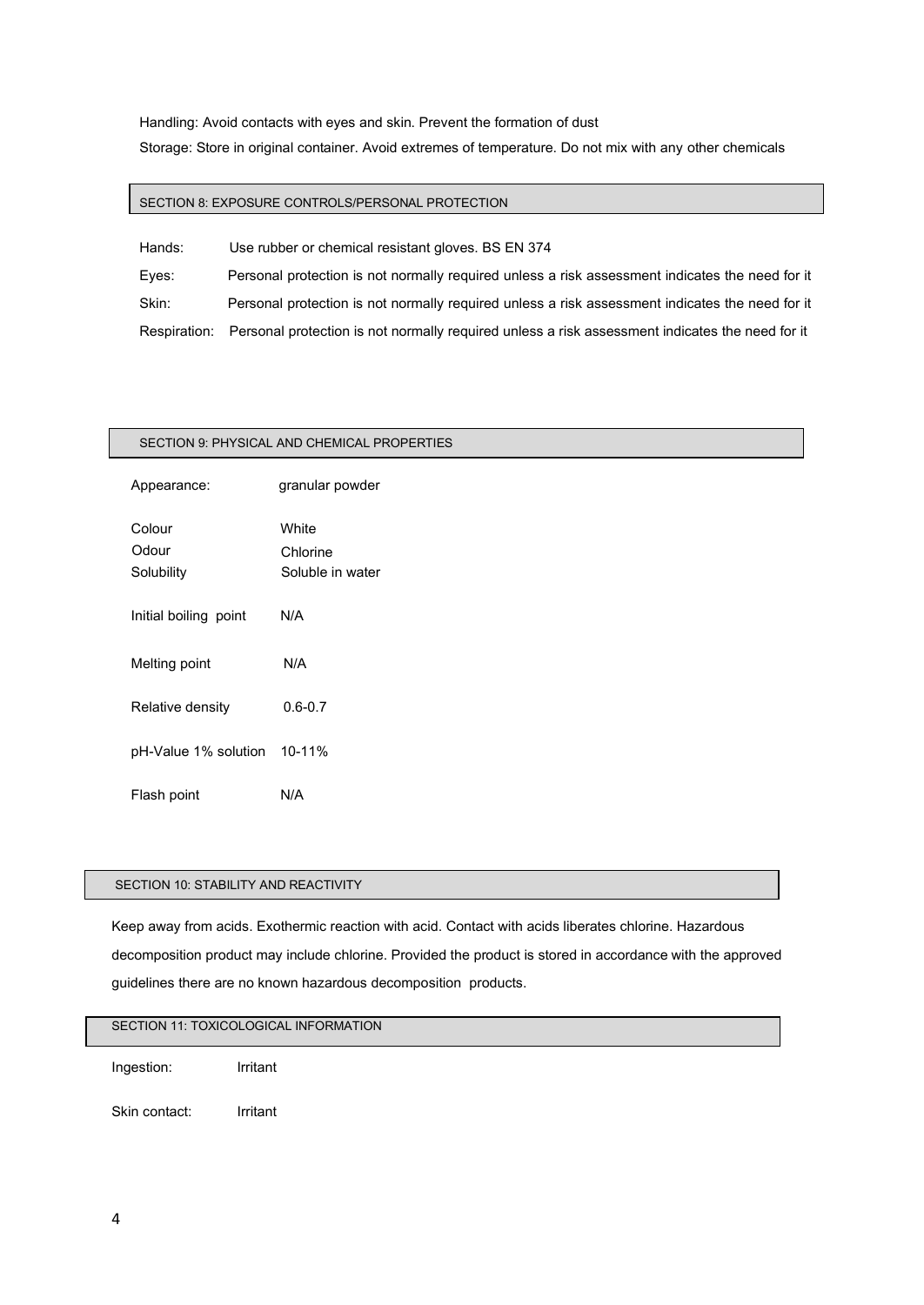Eye contact: Irritant

Inhalation: Irritant

# SECTION 12: ECOLOGICAL INFORMATION

Ingredients according to EC 648/2004

More than 50% Phosphate / Chlorine based bleaching agent

The bleaching agents used in this product break down rapidly in the environment into harmless substances

When used for its intended purpose this product should not cause an adverse effect in the environment

# SECTION 13: DISPOSAL CONSIDERATIONS

This product is classified as hazardous waste under the special waste (amendment) regulations (SI 1996/2019). For disposal contact a licensed waste management company. Rinse out container at least twice in water and recycle if facilities exist or dispose of as commercial waste. European waste catalogue: 20 01 29

### SECTION 14: TRANSPORT INFORMATION

EEC Regulations: Not regulated

| IMDG/UN: | Not regulated |
|----------|---------------|
|          |               |

ADR/RID: Not regulated

ICAO/IATA: Not regulated

### SECTION 15: REGULATORY INFORMATION

Hazard Symbol: Xi, IRRITANT

| Risk phrases:   | EUH031       | Contact with acids liberates toxic gas          |
|-----------------|--------------|-------------------------------------------------|
|                 | H315/319     | Irritating to eyes and skin                     |
|                 | H335         | May cause respiratory irritation                |
|                 | H412         | Harmful to aquatic organisms, may cause         |
|                 |              | long-term effects in the aquatic environment    |
| Safety Phrases: | P403/404     | Keep container in well-ventilated place         |
|                 | P305/351/338 | In case of contact with eyes, rinse immediately |
|                 |              | With plenty of water and seek medical advice.   |